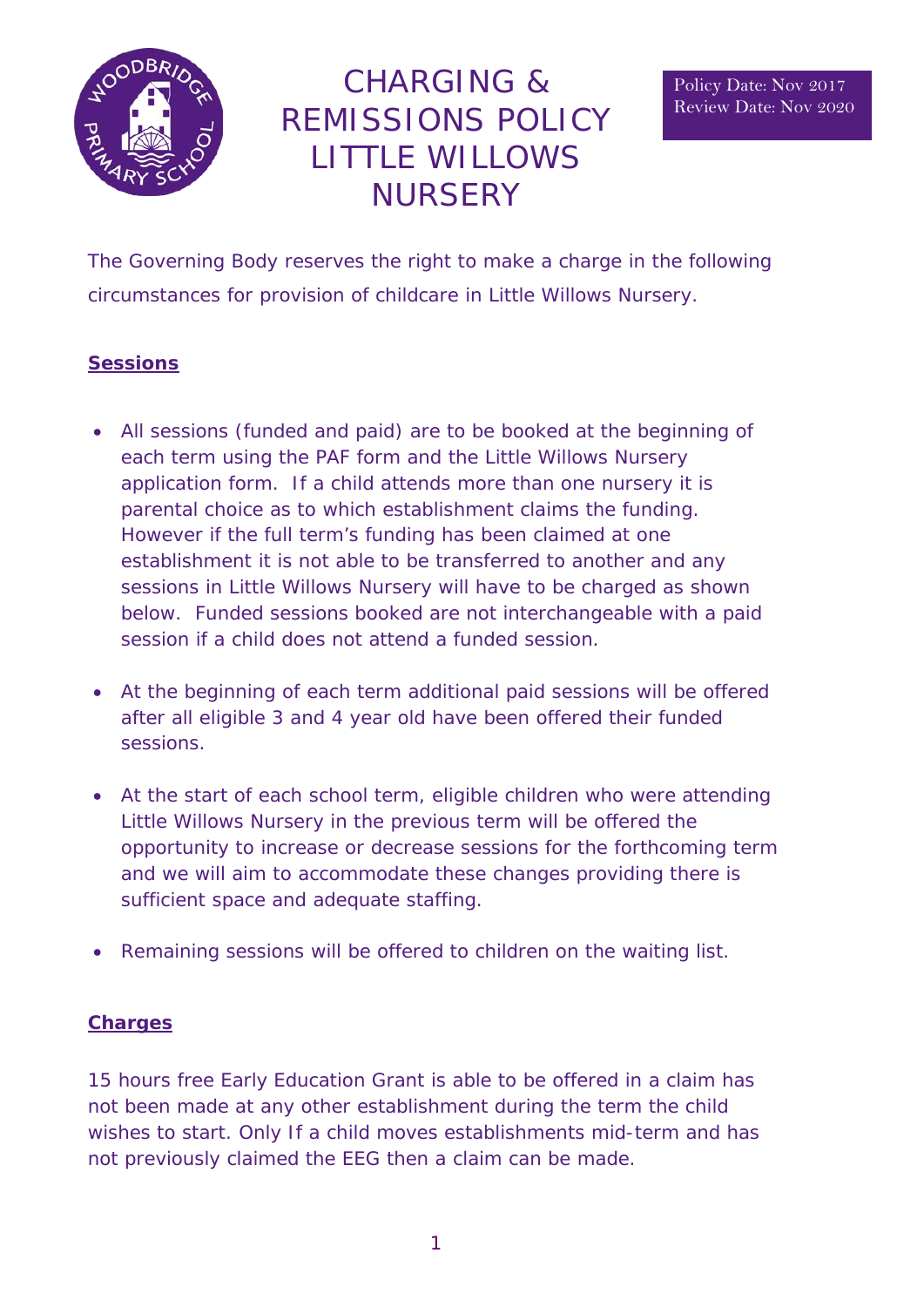#### **30 hours extended funding**

We are able to offer the 15 hours extended funding to eligible parents/carers, however this must be applied for and a code received by the last day of the month preceding the term the child is set to start in nursery, otherwise sessions will be charged as below.

Little Willows Nursery session timings and fees are detailed below.

| Session                  | <b>Timings</b>                     | Fees                   |
|--------------------------|------------------------------------|------------------------|
| <b>Morning Nursery</b>   | $8.50am - 11.50am$                 | E11.50 (if not funded) |
| Lunchtime Supervision    | $11.50am - 12.30pm$                | f2.50                  |
| <b>Afternoon Nursery</b> | $12.30 \text{pm} - 3.30 \text{pm}$ | £11.50 (if not funded) |

Where no funded sessions are used the cost of the full day in nursery from 8.50am – 3.30pm is £25.50.

#### **Lunches**

- Lunch time supervision fees do not include meals. Hot meals are available to purchase from the school at a cost of £2.30 each. Meals are payable on the day they are taken or weekly/half termly in advance. Please bring payments in a named envelope. Cheques are made payable to Woodbridge Primary School or can be made by bank transfer - Sort Code: 30-99-85 Account No: 00496178. Alternatively children are welcome to bring in a healthy packed lunch.
- Fess are reviewed annually on the 1st September.

# **Please note that lunch time sessions cannot be included as part of the funded session entitlement as it is considered child care and not an educational session.**

- Paid sessions will be invoiced monthly in advance and payment is due within 7 days of the date of the invoice.
- Payment can be made via cash, cheque (made payable to Woodbridge Primary School) or direct bank transfer (Account number: 00496178 Sort code: 30-99-85). Full or part payments can also be made using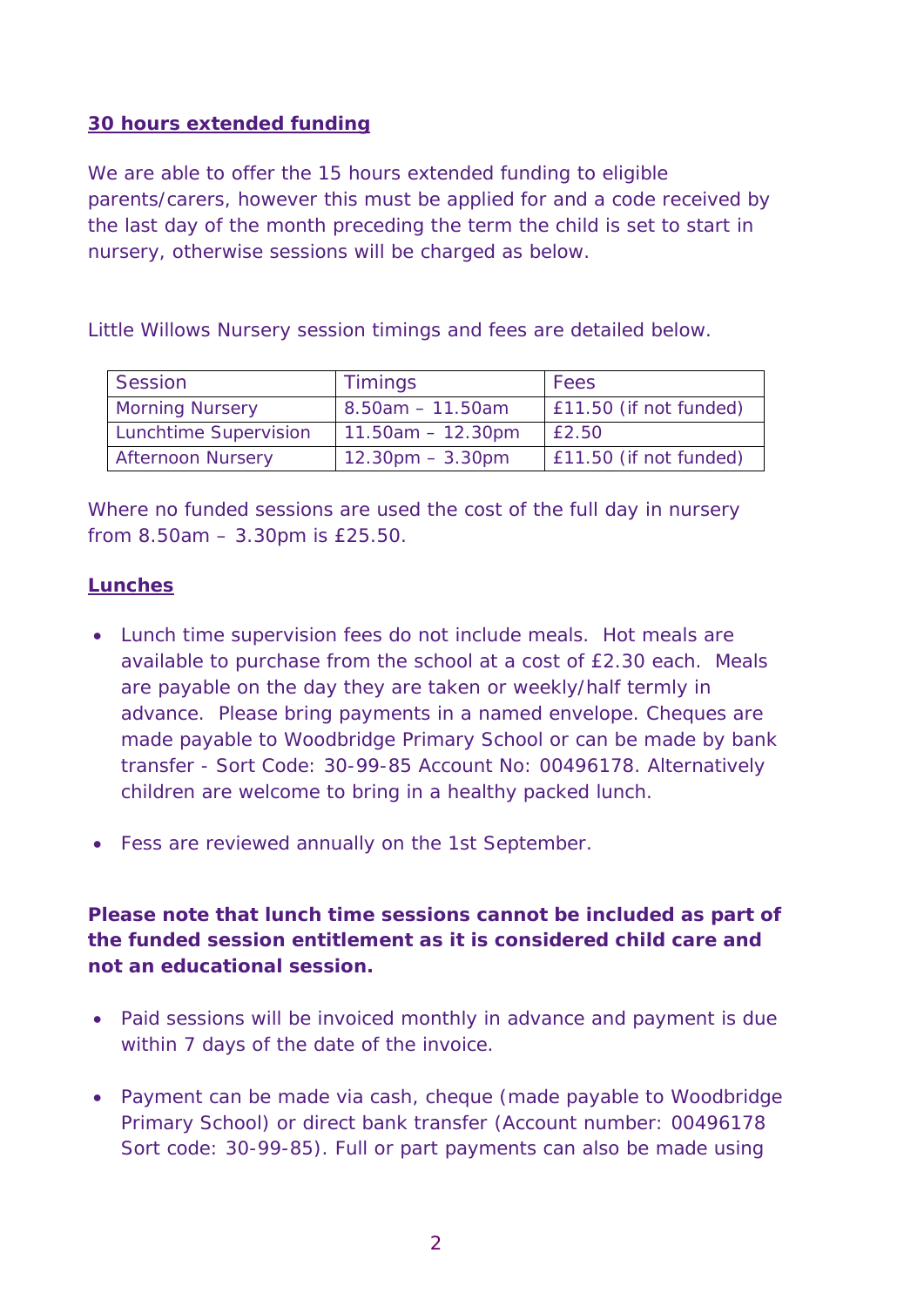Childcare vouchers. Please contact the school office for further information about Childcare vouchers.

## **Charges/Late Collections**

Little Willows operates a strict 'on time' collection policy. A fee of £10 may be charged in the event of late collection. Please let the school know as soon as possible if you know you are going to be late so we can arrange staff to care for your child/ren.

If a parent/carer fails to collect their child/ren at the end of a booked session and has not contacted the school their child/ren will be place into the lunchtime session (at the end of morning nursery) or Willow Garden After School Club (at the end of afternoon nursery) and will be charged accordingly. We also reserve the right to charge a £10 admin fee.

## **Late Payments**

**Invoices are sent out at the beginning of each month for sessions booked in advance plus any extra sessions from the previous month. These invoices must be paid in full within 7 days of the date of the invoice otherwise they may incur a charge of £10 admin fee. If the parent/carer fails to pay an invoice within 14 days of the date of the invoice the school has the right to refuse entry into Little Willows Nursery. Should you experience any difficulties in paying Nursery fees, please arrange to see the School Business Manager in confidence at the earliest opportunity.**

- All fees for sessions which have been booked are non-refundable.
- Cancellations or changes to bookings will only be accepted with appropriate prior notice (4 weeks) and at the discretion of the school.
- Holidays taken during term time are payable at the full rate.
- No refunds will be given due to illness, except in exceptional circumstances and at the discretion of the school.
- School lunches which have been paid for in advance will be carried over if the child does not attend a session.